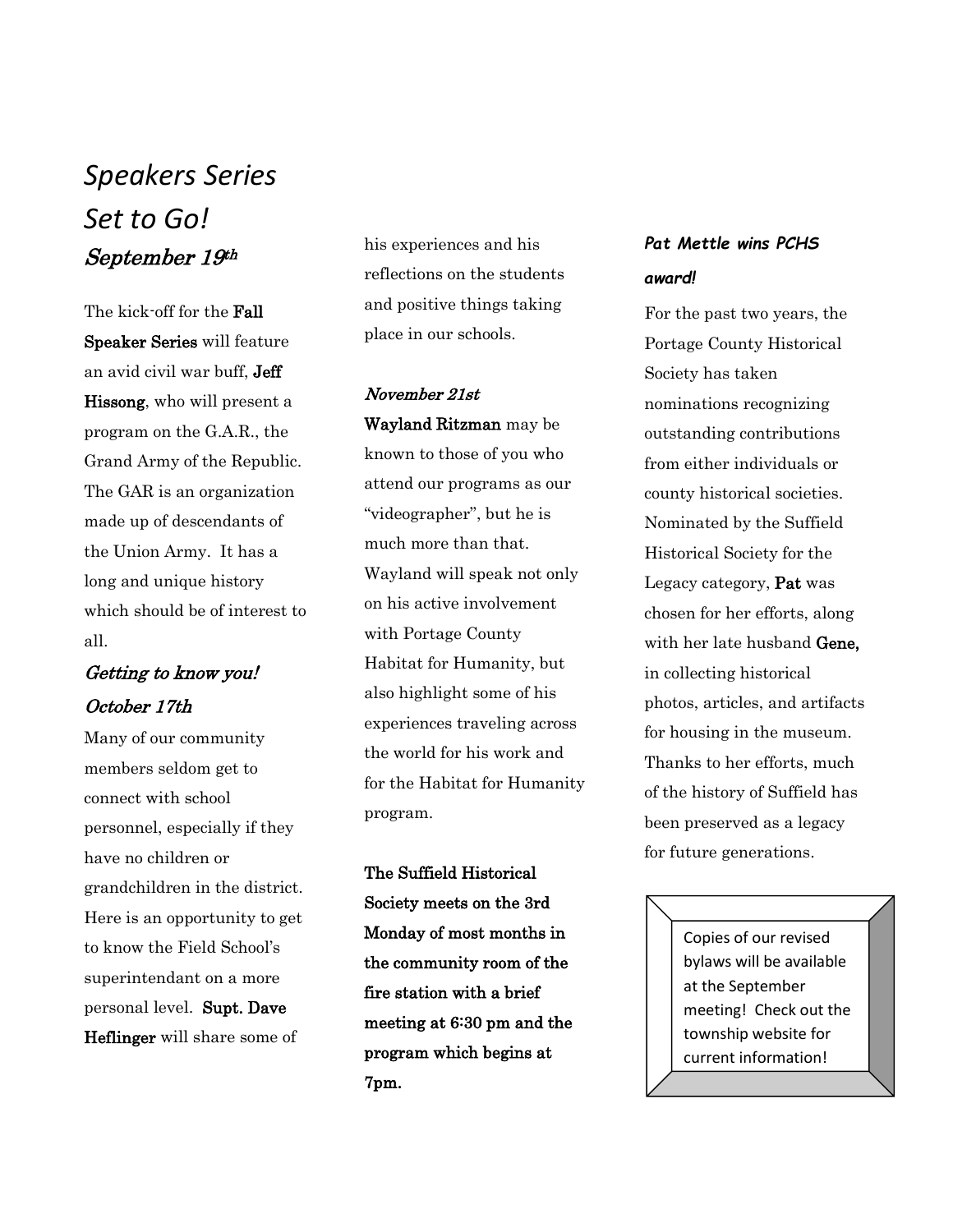### *New Shrubs…New Look!*

The front of the historic town hall has been enhanced with new shrubbery thanks to the efforts of **Vicki Vincent, Pat Mettle** and **Gary Miller.** The committee presented a landscaping plan to the trustees and once approved, were able to set things in motion. Helping to plant the shrubs were **Gary Miller, Tom Mencer, Gino Calcei, Ralph Wise**, and **Ralph Wise's** son-in-law **Ron Brillouet,** visiting from Switzerland.

## *Museum update may be in the works…..*

Plans are being presented to add new wooden bookshelves and possibly reconfigure some of the space in our current work area. First proposed by **Bob Longbottom**, the society members are in the "thinking and

proposing" stages and look forward to coming together to add more shelf space and a better work area. New ideas are always welcome.

## *Stepping Up!*

The Suffield Historical Society is looking for members who are willing to serve as officers and/or trustees for the next two years. We ask that you consider how you could step in and share some of the duties so that current officers can take some time off! It's not that involved and new folks would bring new ideas! That's a healthy thing for any organization. If interested, please see any of the officers for more information. Names and phone numbers are on the back page of the newsletter.

# *Looking back…*

Our plant sale was a huge success thanks to the efforts of all those who not only donated plants but also to loyal members of our organization who worked tirelessly setting up, selling, carrying and doing all the things needed to make this

project so effective. Thanks also to Zeller Farms for their generosity.

*NOTE: Next year the plant sale will be held in front of our museum.* 

## *And looking ahead…*

The older we get, the faster time seems to go, so mark your calendars now for these upcoming events!

*September 19th* – STHS Meeting at 6:30 pm and Program at 7pm

*October 16th* Historical Society and Fire Station Open House

*October 17th* – STHS Meeting at 6:30 pm and Program at 7pm

*November 21st –* STHS meeting at 6:30 pm and program at 7pm.

*December 11th* - Suffield League sponsors "A Visit with Santa"

Wishing all a happy Thanksgiving, a Merry Christmas and a Happy New Year!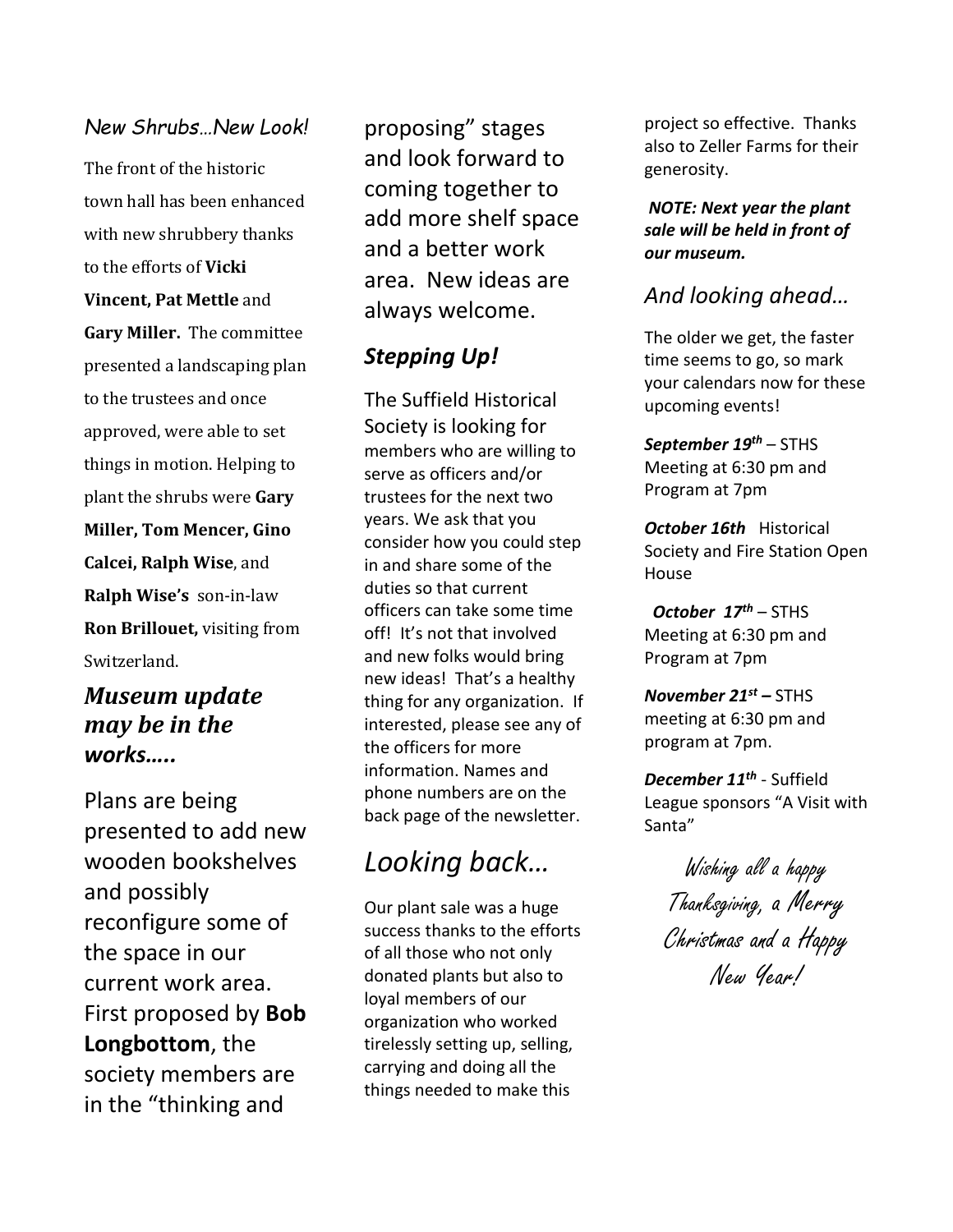### A Marine Remembers

The following is a portion of Robert (Bob) Longbottom's recollections from his days as a recruit in Platoon 100 – B Company First Battalion headed to Parris Island:

In January of 1958 I got a "free' ticket to ride the train from Akron, Ohio to Yemassee, SC. As I sit back and reflect on that ride it seemed as if we picked up more and more recruits at each stop the train made as it wound it's way South along the Atlantic seaboard. We had a two hour layover in Washington, DC where some of the recruits on our train go their beer for the last time before PI

Following are some of my experiences during the "transition period"!

…

Sunday clothes washing – I remember falling out in our 'mickey mouse' physical training shorts and tee shirts and shaking only to find that we could not wash our clothes because the water lines were frozen.It took us a lot less time to return to quarters than it did getting there.

Then there was the Candy Caper. The first night our Platoon pulled two hour guard duty shifts, we found there was a candy machine in the Officer of the Day quarters. Word got back to the rest of the unit and by morning the candy machine was empty. Everything went as normal the following day until after supper when we were called to fall out on the Drill Field. I remember the DI standing with his hands on his hips and his words: "Well,

my candy\*\*\* marines". Not everyone participated in the candy gorge but we all participated in the "extra" physical training that evening. There was a lot of 'gnashing of the teeth'. I think it took a good while before we finally lost our title as the Candy \*\*\* Marines.

Part way through our training we were taken off the line for two weeks of mess duty. We fell out on the drill field one evening and the DI asked for 'nonsmokers' to step forward. I was a nonsmoker. The DI picked a group including me and we were to become 'house mice' for the drill instructors housing quarters. As I recall we had to be there at 4 am every morning to clean up the common area where the DI's had lounged